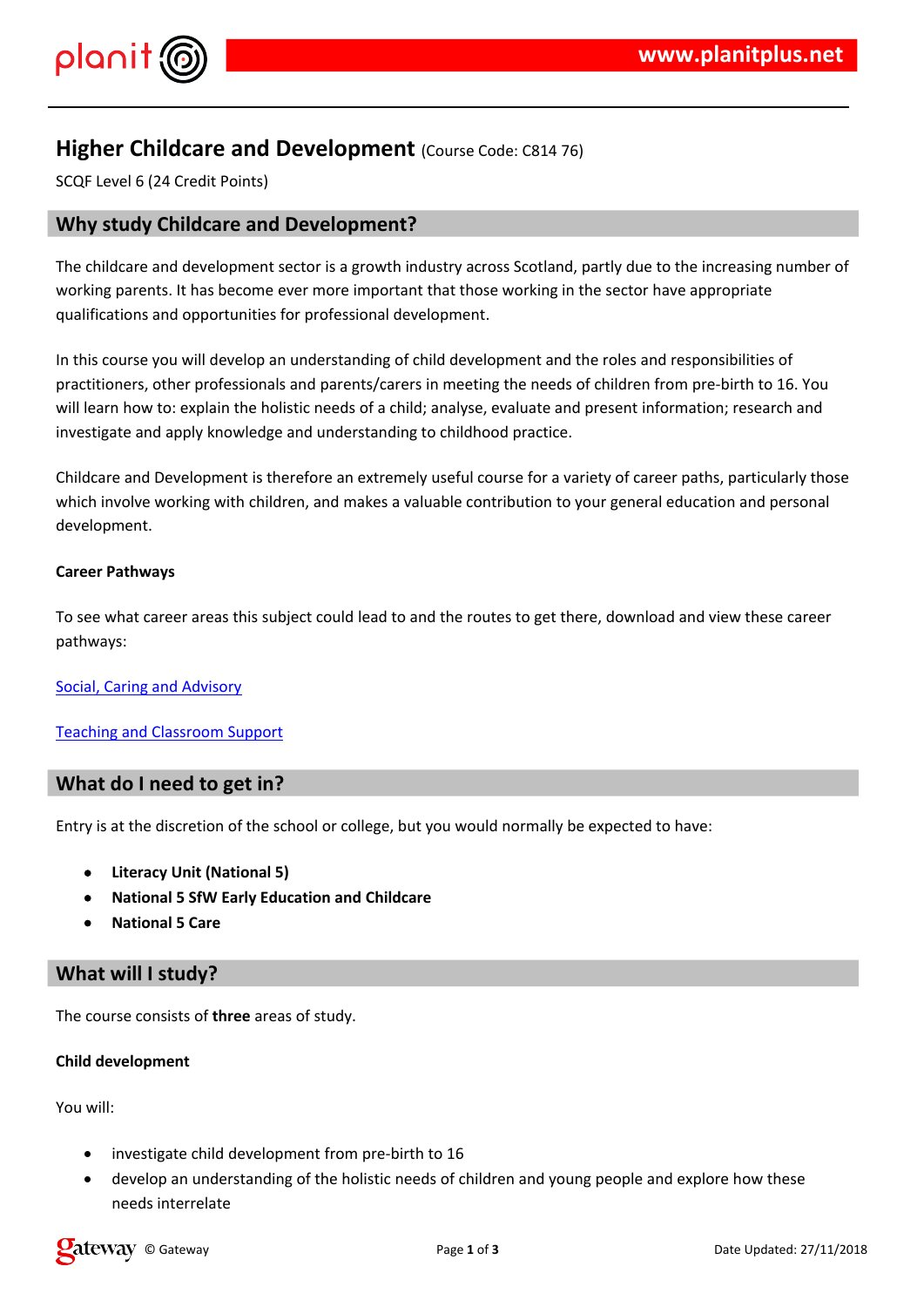| % & # \$ * & ) ( % \$ &<br>$\mathsf{\$}$<br>#<br>& & \$ %&)\$ ) &%(\$ # \$ * & .<br>%<br>& %                                                                                                                                                                                                                                                                                 |
|------------------------------------------------------------------------------------------------------------------------------------------------------------------------------------------------------------------------------------------------------------------------------------------------------------------------------------------------------------------------------|
| $\overline{(}$                                                                                                                                                                                                                                                                                                                                                               |
| $%$ \$\$<br>$2^{\circ}$                                                                                                                                                                                                                                                                                                                                                      |
| & & %& # \$ %* &<br># $\sqrt{5}$<br>&<br>$($ % & \$-%%%% () (% \$ & & \$ .<br>& \$                                                                                                                                                                                                                                                                                           |
| $\%$<br>\$                                                                                                                                                                                                                                                                                                                                                                   |
| $%$ \$\$<br>$\overline{2}$                                                                                                                                                                                                                                                                                                                                                   |
| $(1)$ & #%) \$ & (% & \$ (&<br>$-$ % & $-$ & $($ % $)$ (<br>$3 \delta$<br>$*$ & $)(\%$ \$ & & \$<br># S                                                                                                                                                                                                                                                                      |
| # S<br>& & & %&%& ((%)(\$%%&\$\$%&)& %&\$\$%&%(<br>& \$ % & % % % # & % & ) * % & ) % ).                                                                                                                                                                                                                                                                                     |
|                                                                                                                                                                                                                                                                                                                                                                              |
| $* 8$ (<br>$\frac{1}{2}$ $\frac{1}{2}$ $\frac{1}{2}$ $\frac{1}{2}$ $\frac{1}{2}$ $\frac{1}{2}$ $\frac{1}{2}$ $\frac{1}{2}$ $\frac{1}{2}$ $\frac{1}{2}$ $\frac{1}{2}$ $\frac{1}{2}$ $\frac{1}{2}$ $\frac{1}{2}$ $\frac{1}{2}$ $\frac{1}{2}$ $\frac{1}{2}$ $\frac{1}{2}$ $\frac{1}{2}$ $\frac{1}{2}$ $\frac{1}{2}$ $\frac{1}{2}$<br>$^{\prime}$ ( )<br>$\ddot{}$               |
| * & & 0 % & ( *8 - ) & % % &) % & 19 ) % & 1 (% \$<br>$- +$ ) 1{6% \$\pp # \$ \pp \charged & \pp \charged \charged \$ \pp \charged \$ \pp \charged \$ \pp \charged \$ \pp \charged \$ \pp \charged \$ \pp \charged \$ \pp \charged \$ \pp \charged \$ \pp \charged \$ \pp \charged \$ \pp \charge<br>$($ $:$ $*$<br>$8 \t 9 + \t * (-1)$<br>( % \$ &<br>* & & $%88*8(* - 1)$ |
| $($ % & * & $)$ * & %&\$ \$ $)$ ( (%) ( % \$ \$ % & # % ) ((% \$ & 8<br>$\mathbf{I}$<br>& & ( & %&(%)( ( & & \$ *) & ( & + & &<br>%&%&%&.                                                                                                                                                                                                                                    |
| $<$ ( $(0$ % & ( $\& % \& * \& 0$ & 3 & \$\$ * - , ( $$% \& % \& 0$ % &<br>$6($ %<br>6 <sub>1</sub>                                                                                                                                                                                                                                                                          |
| $^{\prime}$ (<br>% , $($ &*\$ - $)($ % # ) )<br>$\star$ & .                                                                                                                                                                                                                                                                                                                  |
| $* 8 \t% 61$ .<br>$^{\prime}$ ( )                                                                                                                                                                                                                                                                                                                                            |
| $\boldsymbol{\mathsf{S}}$<br>$\overline{\phantom{a}}$                                                                                                                                                                                                                                                                                                                        |
| $6$ ) % $*$ & (%\$) #&\$ $*$ &% (<br>8 8 % 8 8 (%\$) 8 # \$ * &<br>6                                                                                                                                                                                                                                                                                                         |
|                                                                                                                                                                                                                                                                                                                                                                              |